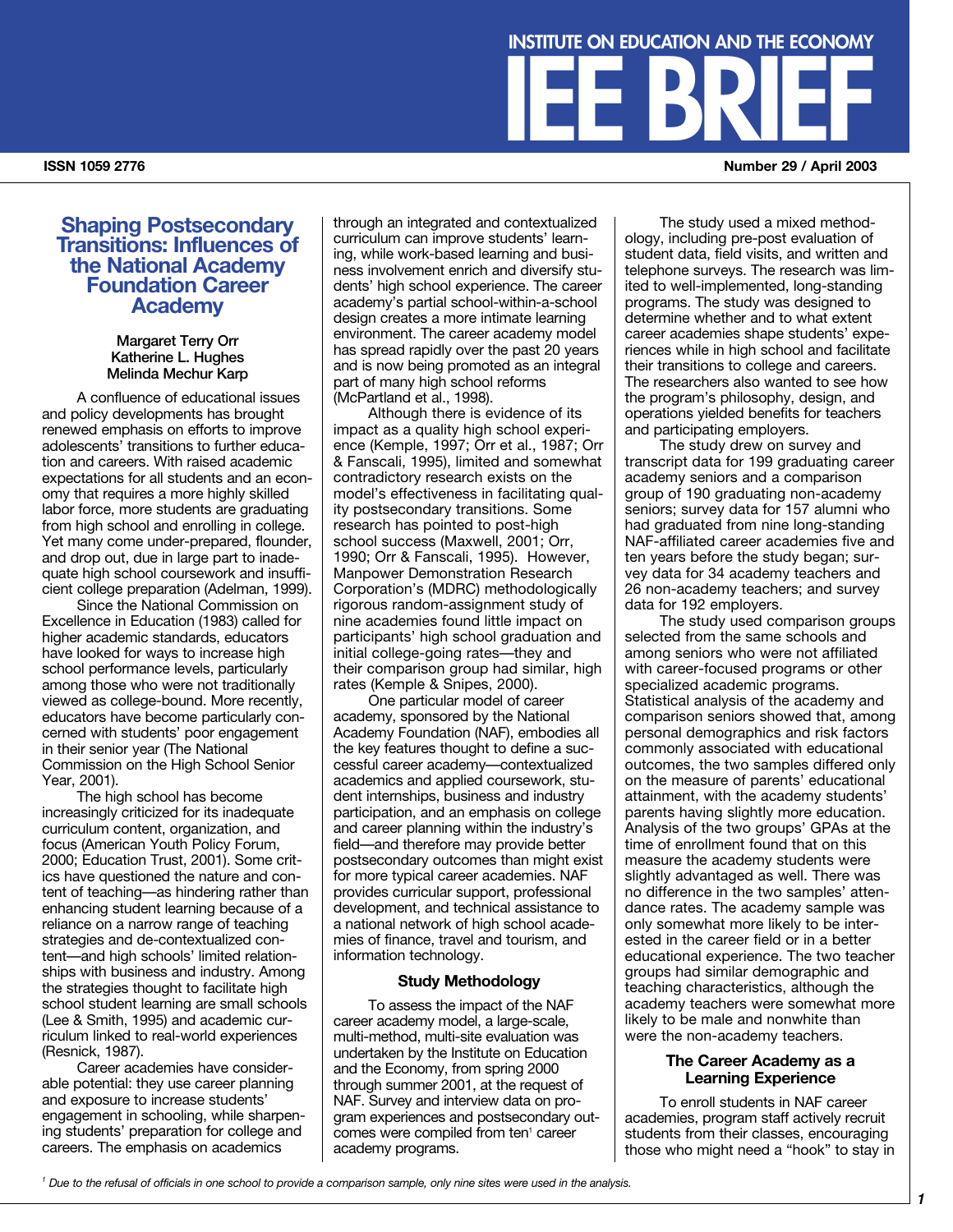school or who could benefit from a career-focused program of study, but who are not necessarily college-bound.

Most students at NAF-supported career academies have four or more core academy courses during their junior and senior years, a computer or technology course, a paid six-week summer internship with a private company, a collegelevel course, and a variety of industry exposure and college and career planning activities. In contrast, few comparison seniors had such experiences, except for computer technology courses.

The internship, the program's cornerstone, is typically six to eight weeks of paid summer work in a private industryaffiliated company. Sixty-five percent of the academy seniors (and 84 percent of the alumni) had a paid, program-related summer internship, while only 8 percent of comparison seniors did. Typically the career academy internships were of high quality, with several attributes that distinguish them from typical after-school work: most NAF career academy students spent some time in training at their internship, were supervised by school staff, had a designated work site supervisor and, for many, a workplace mentor.

Academy seniors also had a variety of work-based learning experiences and co-curricular activities to help them learn about the industry, explore careers, plan for college, and develop their social and interpersonal skills. They were much more likely than the comparison seniors to talk about colleges in class, learn about financial aid, and visit colleges. Academy seniors were significantly more likely than other seniors to plan for work after high school, to secure a job offer by graduation, and much more likely to participate in career exploration activities, job fairs, mentoring relationships, and practice interviews.

## **How the Career Academy Program Impacts Students in School**

The research found that the program impacts students positively by providing a quality experience that they find beneficial and by engaging them in schooling, but it neither adds to nor detracts from their overall academic achievement.

First, academy seniors rated their courses significantly higher than did other seniors for contextualizing the subject

matter, supporting student learning, incorporating college and career planning, and being more interesting than other academic classes.

Second, the majority of academy seniors rated their academy experience as highly beneficial academically and in planning for careers. Consequently, most academy seniors felt that they were more prepared for their future than their non-academy friends because of these experiences. Most alumni reported similar assessments, crediting the program for improving their workplace and other interpersonal skills and motivating them academically.

Third, the academy seniors and alumni agreed that their academy experience influenced their career plans: for seniors, it helped them prepare for a career in the field (82 percent), caused them to seek a challenging career path (75 percent), and generally interested them in a career in the field (69 percent). Most alumni (90 percent) agreed that their career academy experience helped them develop their career plans in the academy field or a related area. For many, the academy experience was a pivotal influence on their career direction.

Fourth, the program fostered a supportive learning environment for students through its school-within-a-school organization and thematic focus. Academy seniors were more likely than other seniors to feel motivated by and engaged in schooling, and improved their school attendance more during high school than did other seniors.

Academy seniors had better initial GPAs than did the comparison seniors and did not change this average significantly by their senior year, despite the possible distraction of the work experience and demanding college course.

## **The Impact of the Career Academies on Transitions to College and Careers**

As measured by their college enrollment, completion, improved career aspirations, and employment outcomes, the program positively impacted students' postsecondary transitions. Academy seniors took several measures to prepare for college, and significantly more so than comparison seniors, such as completing at least one college-level course and engaging in college planning actions. By the time they were graduating, 77 percent of the academy seniors and 64 percent of the comparison seniors planned to go to college after high school and had already been accepted.

Even when we took into account factors such as gender, race, geographic mobility, parents' educational attainment, advanced academic high school course taking, and initial GPA for the academy and non-academy groups, we found that the academy affiliation independently influenced whether students had planned for and been accepted into a four-year college. Much of this is attributable to the Finance Academy seniors, however, since Travel and Tourism Academy seniors were as likely as the comparison seniors to be planning to work or enroll in a two-year college.

Many program alumni followed through on these positive starts by completing a two-year or four-year college degree within five to ten years. Fifty-two percent of the ten-year alumni and 44 percent of the five-year alumni had completed a four-year degree. Forty-five percent of those with degrees (either two-year or four-year) had earned them in fields related to their academy industry. Moreover, while 20 percent of all first-time college goers reported needing remedial coursework (National Center for Education Statistics, 1998), only 8 percent of the academy alumni did.

Finally, the academy experience positively influenced the participants' employment aspirations and outcomes. The career academy seniors' interest in the academy industries increased significantly during their program years, particularly for travel and tourism seniors. Only some career academy seniors had been interested in their academy's industries when they started, but by the time they graduated, the percentage interested had doubled. The majority of graduating academy seniors planned to combine work and college after high school graduation, and most alumni had. Twenty-six percent of the graduating seniors had plans to work for their internship employer or other academyaffiliated employer in the summer or fall after high school.

Most working alumni appeared to be in career-track positions five and ten years after graduating. Eighty-five per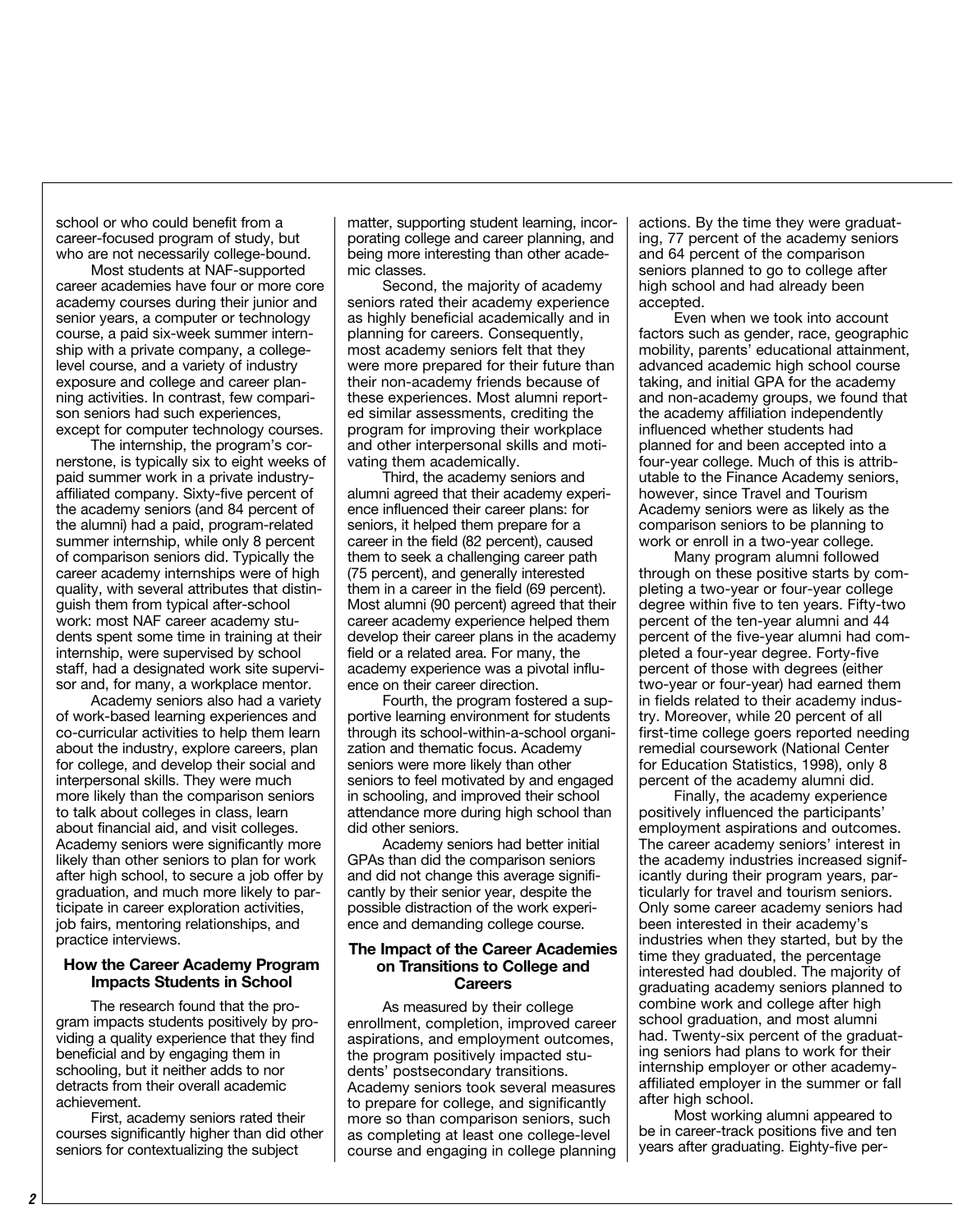cent were working and most were in a professional field. Most of the alumni were satisfied with their current job based on a wide range of job satisfaction characteristics, including its field, the nature of the work, pay, benefits, importance, challenge, security, permanence, and opportunities for advancement.

Many alumni were working somewhat or directly in their academy-affiliated field, and 8 percent of working alumni were still with their original internship employer or one that was academyaffiliated.

## **How the Program Benefits Teachers**

For teachers, the career academy model challenges them to think differently about their work with students, their teaching, and their work with one another. NAF sponsors a national professional development conference, provides contextualized curriculum, and facilitates local business affiliation to engage teachers in the underlying ideas and philosophy of the academy approach. The conference exposes teachers to new ideas and practices from other settings, connects them with teachers from other schools, and engages them in nonschool-based learning experiences. The program's thematic focus, cohort structure, and partial school-within-a-school organization encourage teacher collaboration, making it a more supportive work environment.

According to survey information, the career academy teachers have been with their academy for several years. In six sites, the teachers taught part-time in the program; in the other three sites, they were exclusively with the program. Almost all were committed to the academy philosophy and approach, but only some relied on the NAF curriculum almost exclusively in their academy courses. Most reported using an applied curriculum approach, project-based instruction, and career exploration activities in their academy classes, as recommended by NAF. Most believed that they created a supportive learning environment for their students and for one another.

About half the teachers met together at least monthly, often focusing on instructional strategies and individual students. The majority of teachers had attended at least one NAF conference in

the last ten years, and almost all who attended agreed these were effective. For some, these conferences were integral to their teaching—by motivating, inspiring, and building a network. The majority of teachers reported using some business support, through consultation, advice, and training.

By working with a small group of students—whom they often taught several times—teachers developed more supportive relationships with them, reinforcing their commitment to the program, and enhancing their satisfaction in teaching.

## **How the Program Benefits Employers**

Career academies, particularly those affiliated with NAF, also provide a structured avenue for strategic and substantive employer participation. Even with the stress on employer participation in schools through the School-to-Work Opportunities Act, there has been skepticism over the potential for widespread employer involvement in high school programs. Some researchers (Bailey, 1995) have argued that it would be difficult to sustain large-scale employer participation simply for philanthropic reasons. Our research suggests that intermediary organizations, such as NAF, can facilitate schools' relationships with employers.

NAF encourages its local program affiliates to recruit businesses for program advisory boards, which in turn can facilitate internships, career exploration activities, teacher professional development, and other kinds of instructional support. According to employer interviews, the nine long-standing programs that we studied have attracted wellestablished private sector firms within their respective industries, while internship programs generally rely on nonprofit and governmental placements (Bailey, Hughes, & Barr, 2000).

These employers—at the nine long-standing programs—created quality internships in their firms and elsewhere, provided direct and indirect financial assistance, advised on curriculum, and advocated for the program with the school district. The employers averaged five interns per summer which contrasted sharply to more typical work-based learning programs in which

employers usually averaged one or two interns at a time (Lynn & Wills, 1994) and offered good wages, averaging 30 percent more than minimum wage. Most enhanced the internship experience with mentoring, opportunities to learn about the industry, and job rotations, creating a higher quality experience than is typical (Kemple & Snipes, 2000).

Most employers reported that they were initially motivated primarily by a desire to contribute to education and the community. But the strongest incentive for their continued participation seems to be the quality and effectiveness of the interns. Employers rated the interns' skills as equal to or better than their entry-level employees. For some employers, the program has become a pipeline for quality employees, with half reporting that they have offered students permanent positions right after high school. Finally, almost all agreed that their commitment would remain strong in the future, and that they plan to continue as internship sponsors.

## **Conclusions**

From the various debates in recent years about high schools, three converging objectives for transitioning adolescents have emerged: improve their academic skills and performance, increase college-going and college completion, and shorten the floundering period between high school completion and quality employment. Many high school reform recommendations underscore features that are typical for career academies, particularly the NAF-supported ones: creating a small, more intimate learning community; using thematic, contextualized, and challenging curriculum; incorporating student-centered instructional practices; and engaging learning resources from businesses and the community at large.

Until now, limited evidence existed on whether these features, if implemented well, actually yielded the hoped-for outcomes of improved student transitions into and through college and into quality employment. The evidence shown here clearly demonstrates that the NAF-affiliated career academies created a distinguishable experience for participating students. The evidence from this study also demonstrates the value of sustaining an enriched high